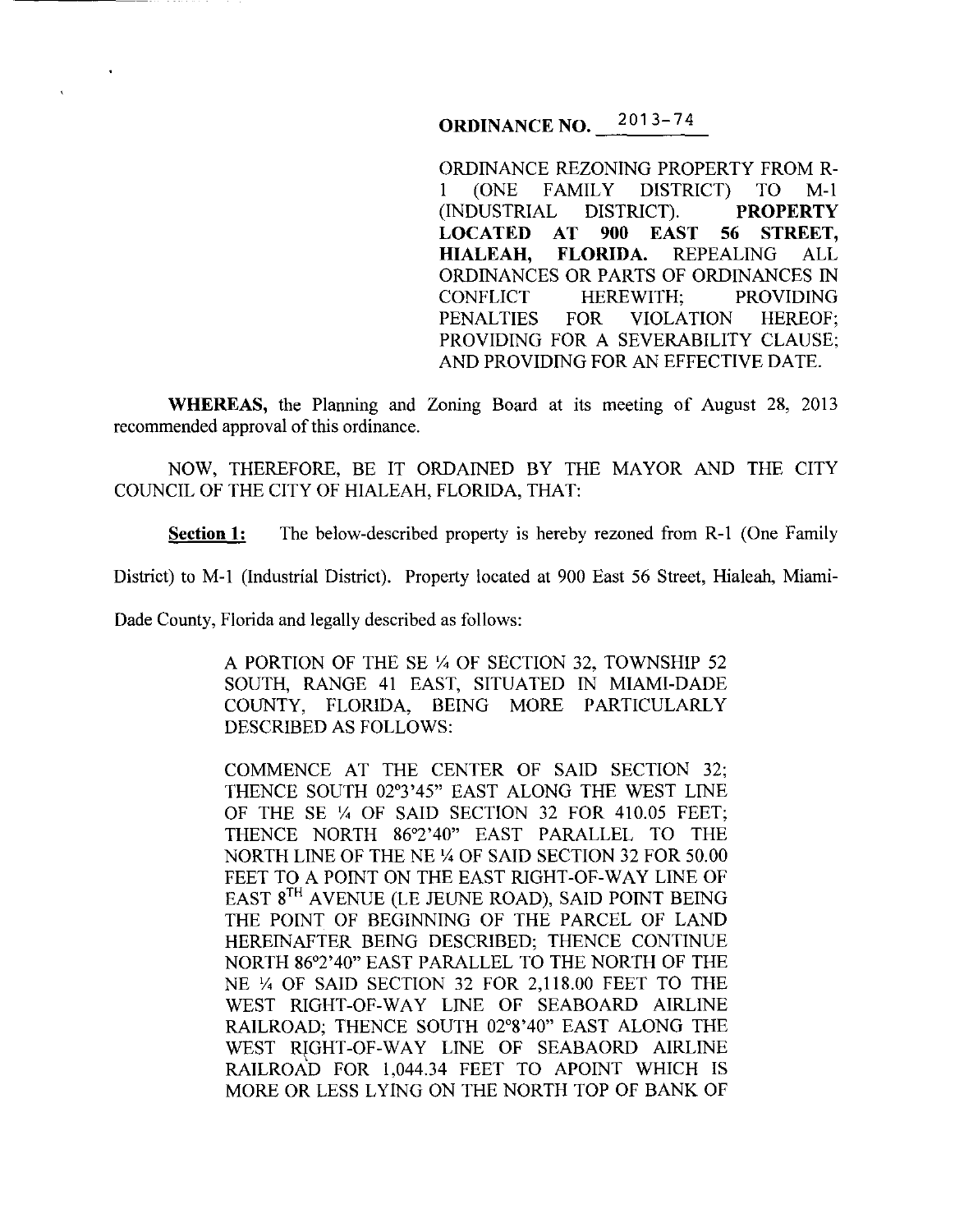## Ordinance No. 2013-74 Page 2

LITTLE RIVER CANAL (CANAL C-7 ; THENCE SOUTH 87°2'54" WEST FOR 2, 707.34 FEET TO THE EAST RIGHT-OF-WAY LINE OF EAST 8<sup>TH</sup> AVENUE (LE JEUNE ROAD); THENCE NORTH 02°3'43" WEST ALONG THE EAST RIGHT-OF-WAY LINE OF EAST 8<sup>TH</sup> AVENUE FOR 1,037.97 FEET TO THE POINT OF BEGINNING. SAID LAND BEING SITUATED, LYING AND BEING IN THE CITY OF HIALEHA, MIAMI-DADE COUNTY, FLORIDA.

### **Section 2: Repeal of Ordinances in Conflict.**

All ordinances or parts of ordinances in conflict herewith are hereby repealed to the extent of such conflict.

#### **Section 3: Penalties.**

Every person violating any provision of the Code or any ordinance, rule or regulation adopted or issued in pursuance thereof shall be assessed a civil penalty not to exceed \$500.00 within the discretion of the court or administrative tribunal having jurisdiction. Each act of violation and each day upon which any such violation shall occur shall constitute a separate offense. In addition to the penalty prescribed above, the city may pursue other remedies such as abatement of nuisance, injunctive relief, administrative adjudication and revocation of licenses or permits.

#### **Section 4: Severability Clause.**

If any phrase, clause, sentence, paragraph or section of this ordinance shall be declared invalid or unconstitutional by the judgment or decree of a court of competent jurisdiction, such invalidity or unconstitutionality shall not affect any of the remaining phrases, clauses, sentences, paragraphs or sections of this ordinance.